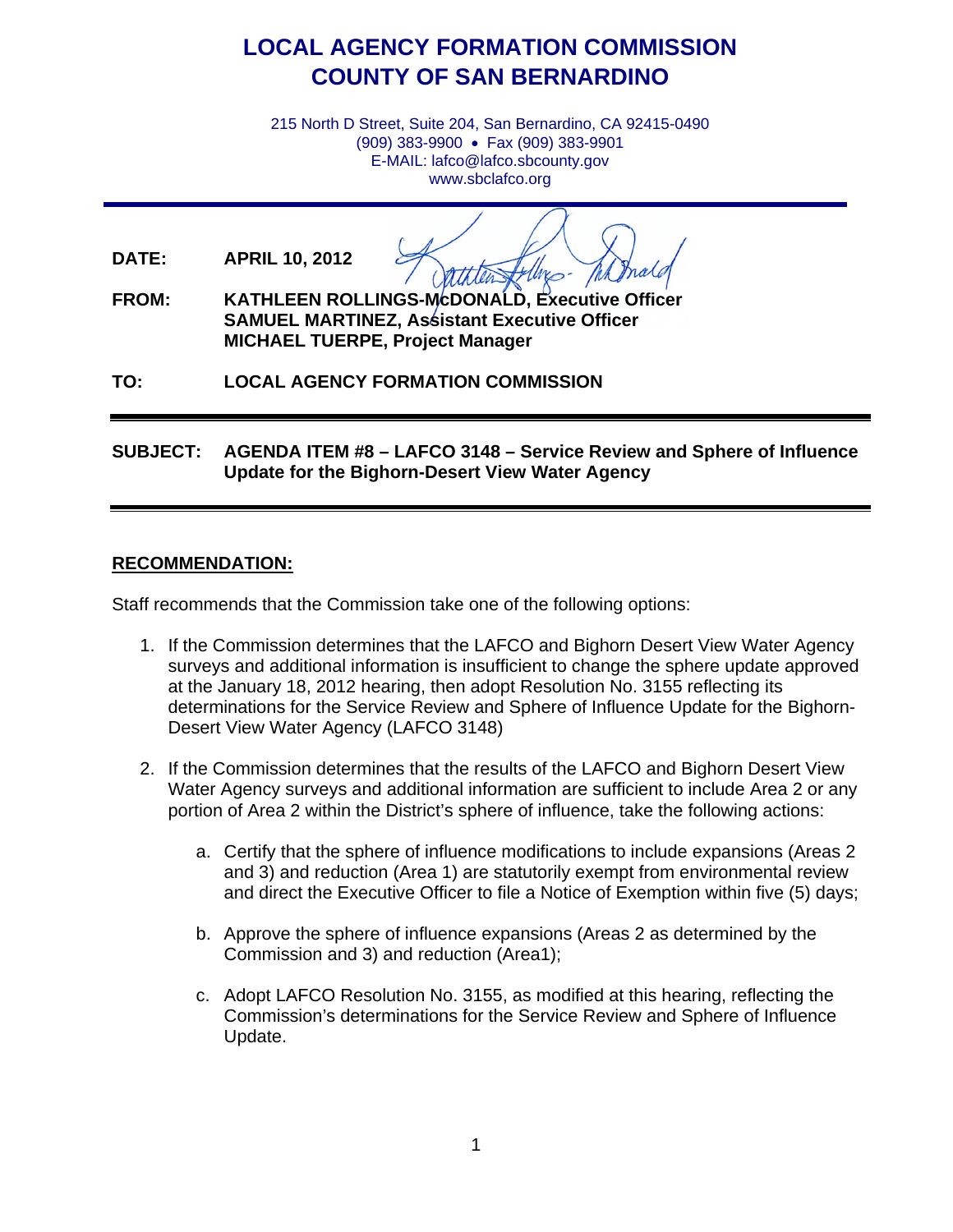## **BACKGROUND:**

At the January hearing, the Commission considered the Service Review and Sphere of Influence Update for the Bighorn-Desert View Water Agency (hereafter shown as BDVWA or Agency). At that hearing, the Commission received and filed the service review for the Agency, adopted the environmental finding for LAFCO 3148, and made its determinations related to the service review and sphere of influence update for the Agency.

The actions taken at that hearing for the sphere of influence update by the Commission modified staff's recommendation by approving only the sphere of influence reduction (Area 1) and the proposed sphere of influence expansion for Area 3, which included three totally surrounded islands (Areas 3a, 3b, and 3c) generally located along Landers Lane, north and south of Reche Road. The Commission specifically indicated its preference not to add any additional sphere area for the Agency, except for the three islands that it already serves.



However, it was noted at the February hearing that when the Commission began its consideration of the South Desert region service review starting with the Yucca Valley community, it identified the 4.5-square mile "cross area" (approximately 2,880 acres) that was entirely surrounded by four water agencies – the Hi-Desert Water District, the Joshua Basin Water District, CSA 70 W-1, and the Agency. After the hearing in January, the Agency reminded LAFCO staff that Area 2 not only included the CSA 70 W-1 area (or the portion easterly of CSA 70 W-1 that had development potential), but also included the remainder of the "cross area" that the Commission previously had signaled its intent to include within the Agency's sphere. A copy of the staff report for the January and February hearings are included as Attachment #1 to this report.

At the February hearing the Agency presented a request from a property owner within the "cross area" and referred to others with W-1 as being interested in becoming a part of the BDVWA sphere of influence. Following this discussion, the Commission directed staff to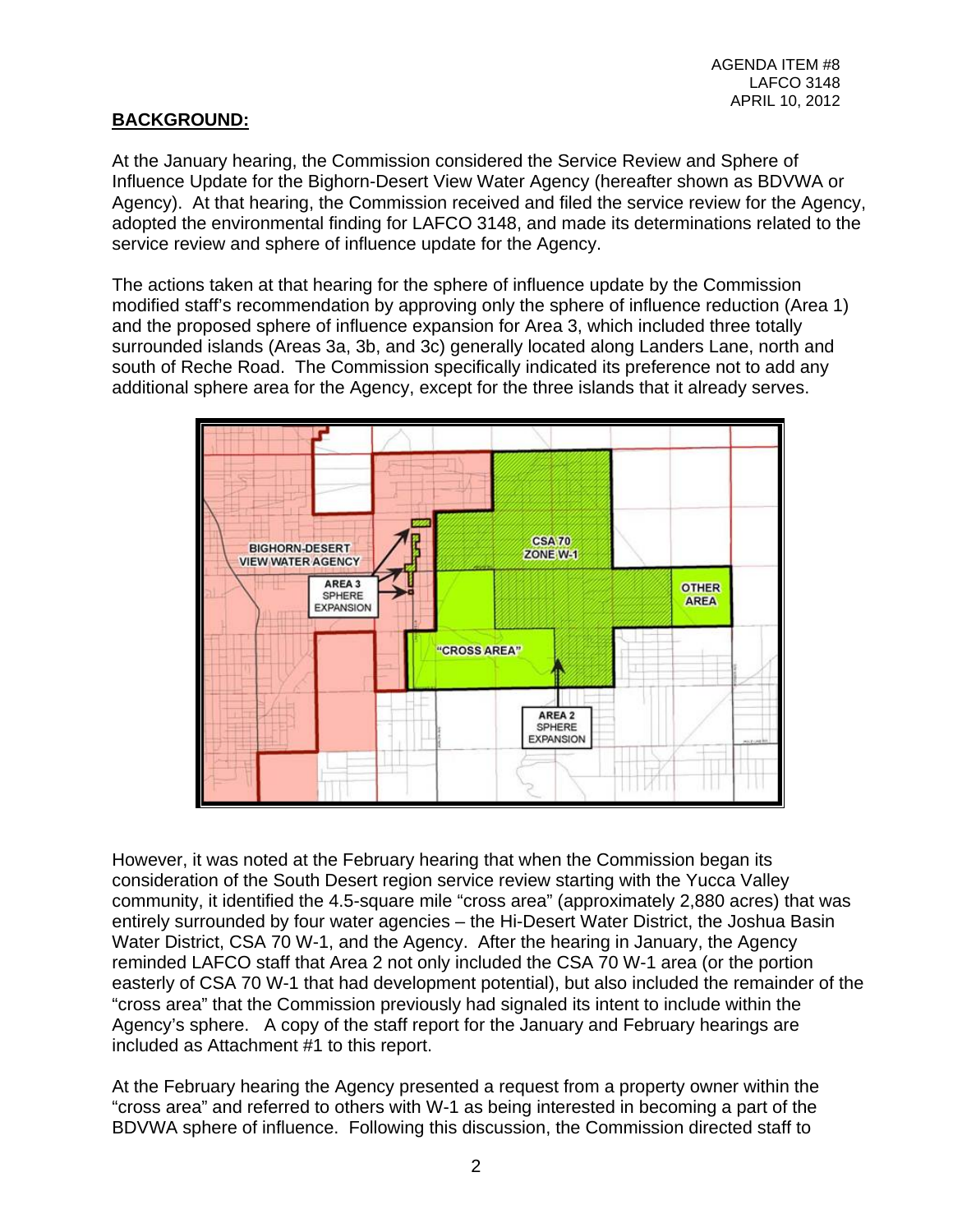conduct a community meeting in the area to review with landowners and registered voters the options available and to seek their opinion on a potential expansion.

On March 12, 2012, the community meeting was held in the Landers community with Commissioners Coleman, Cox, and Derry in official attendance. Individual notices of the community meeting were provided to 1068 individual landowners representing 1437 parcels and 308 registered voters. Minutes of this community meeting were prepared and are Item # 3 on the April 18, 2012 agenda provide the general tenor of the meeting. In addition an opinion request was made at the community meeting and the survey of the responses submitted are shown on the map below:

| Yes                                    |    |
|----------------------------------------|----|
| No                                     | 20 |
| No (unverified name/address)           |    |
| No Opinion                             | 3  |
| Disqualified for being out of the area | 12 |
| <b>TOTAL SUBMITTED RESPONSES</b>       | 43 |



In addition, the Agency sent out its own survey cards to landowners and voters in the area seeking a response as to whether or not they wanted to be included within the sphere of influence and asked that the response be mailed to the LAFCO office. Those responding made their decision in the privacy of their own home, after many had called the LAFCO office with questions. The submission date was listed in the Agency's materials as April 10, 2012 which is after the date for publication of this report, so the data included is as of April 9, 2012. At the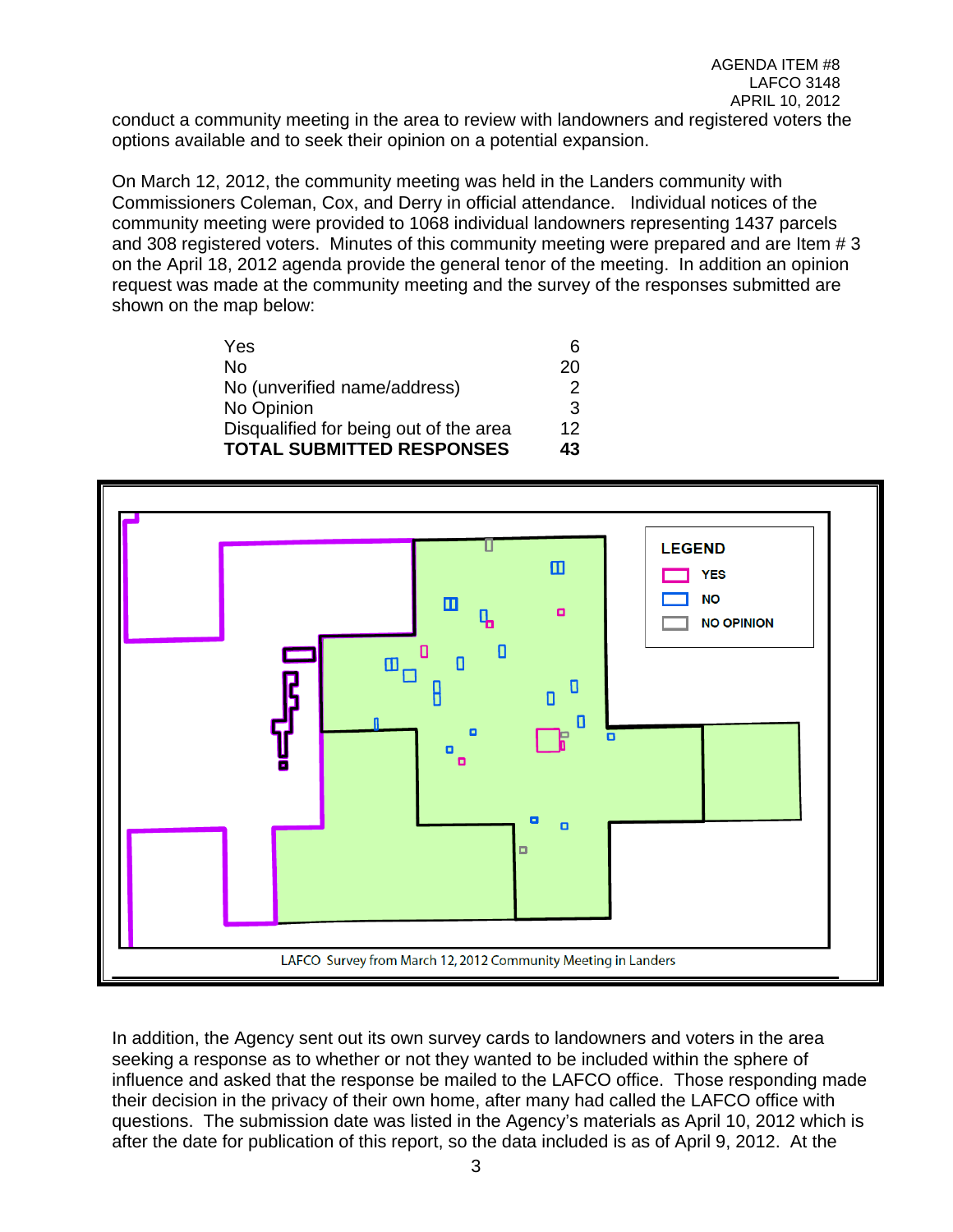hearing staff will update the information related to responses received after the posting of the report. The map below shows the survey response at the close of business on April 9, 2012, which are:

| Yes                             | 54  |
|---------------------------------|-----|
| N٥                              | 37  |
| <b>Not Sure</b>                 | 11  |
| Other (not sure; no name, etc.) | 6   |
| <b>TOTAL BDVWA SURVEY</b>       | 108 |

![](_page_3_Figure_3.jpeg)

In addition at the April 3, 2012 Board of Directors meeting for the Agency, it adopted Resolution No. 12R-15 requesting that the Commission include Area 2 within its sphere of influence. A copy of Resolution No. 12R-15 is included as Attachment #2.

So, the Commission has three options in the staff's view:

1. Uphold its decision from the January 18, 2012 hearing and determine to only expand the sphere of influence to address Area #3 currently being served by the Agency. This would entail adoption of the draft Resolution No. 3155 as presented at the last hearing (copy included as Attachment #4) for the area shown below.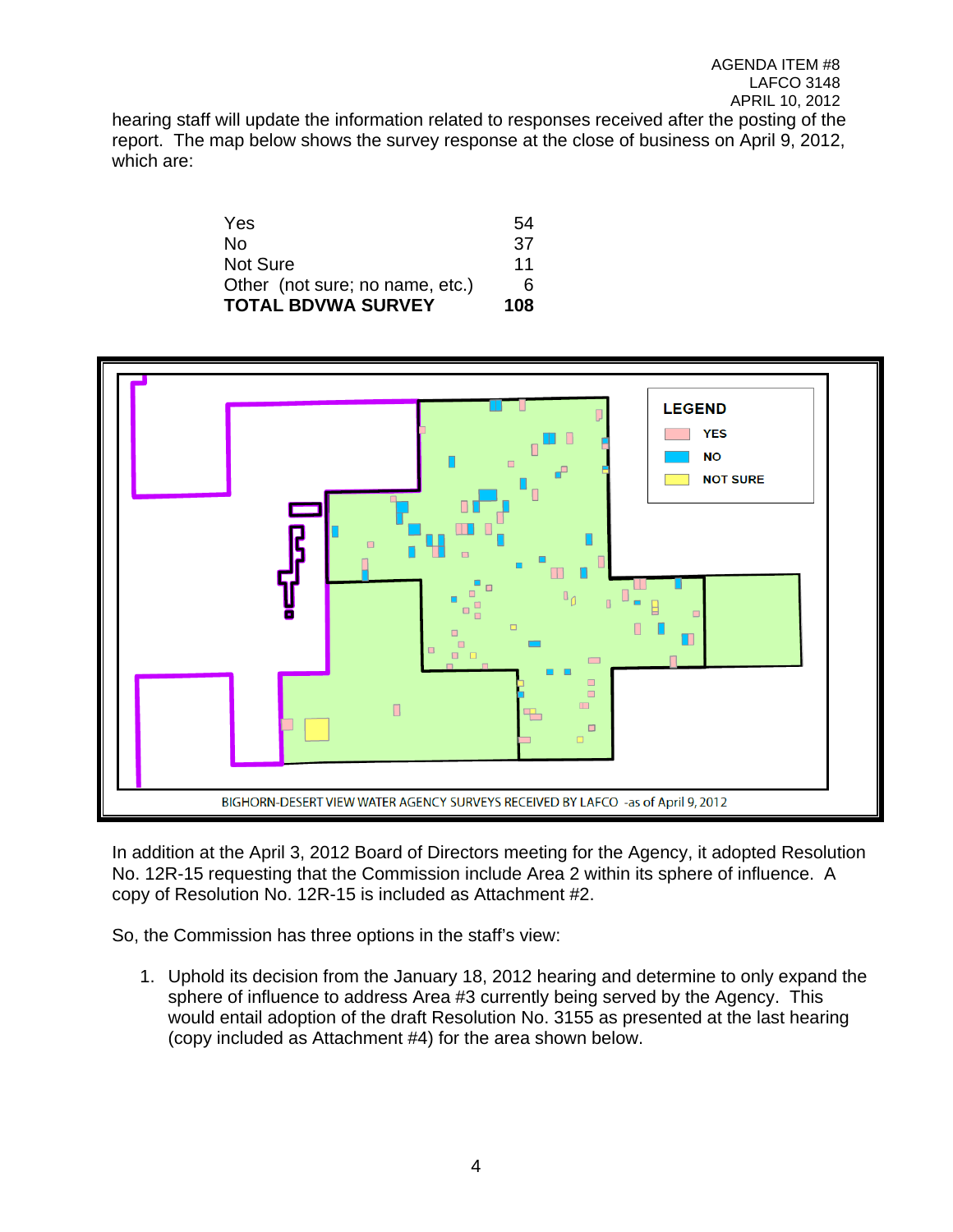![](_page_4_Figure_1.jpeg)

2. Based upon written requests for inclusion within the sphere of influence for the Agency and the previous discussions regarding the "cross area" add the following additional areas to the sphere of influence identified as Area #2:

![](_page_4_Figure_3.jpeg)